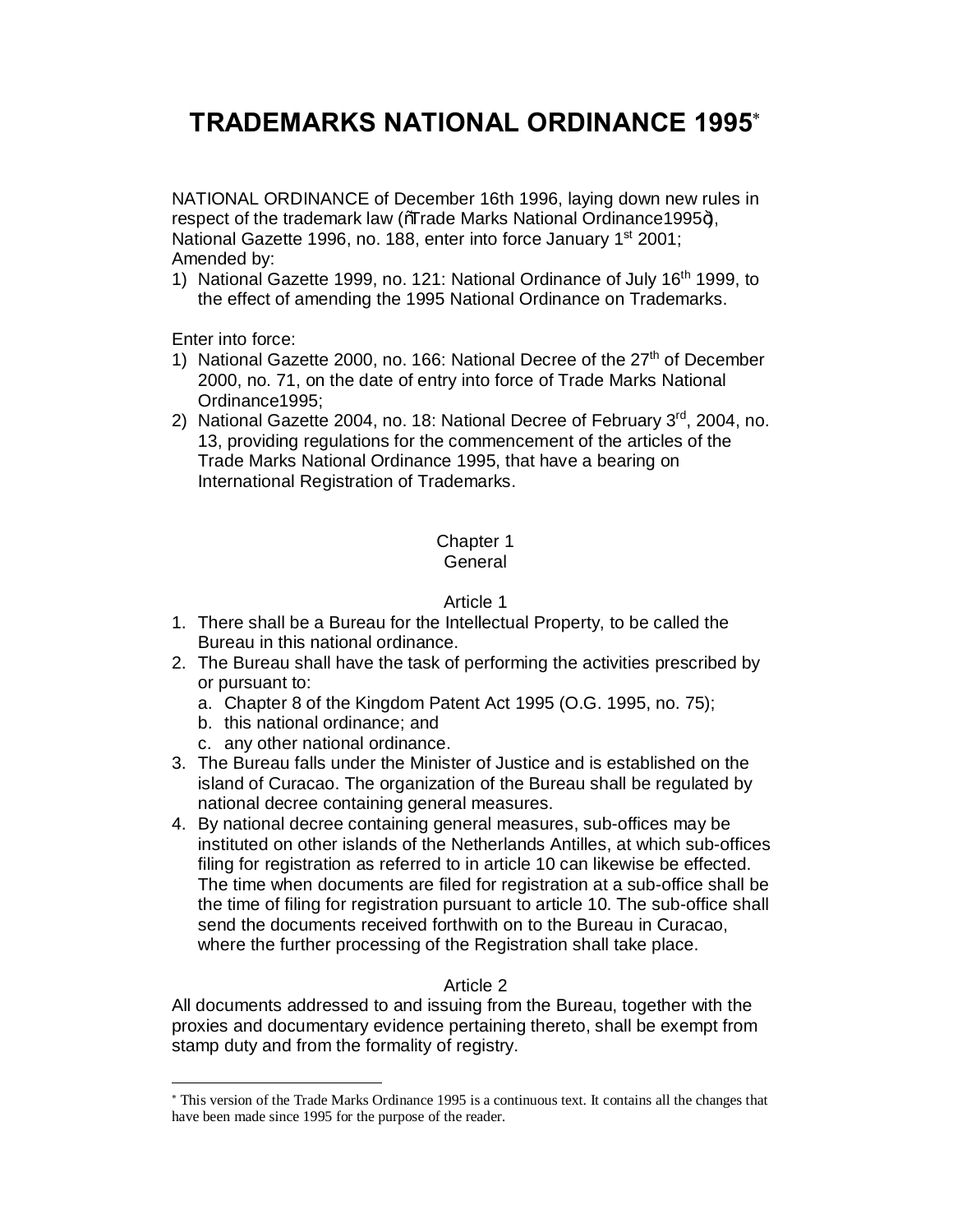If the office of the Bureau or sub-office is closed during the last day of any term to be reckoned with by or as against the Bureau or sub-office, the term shall be extended for the application of this national ordinance up to the end of the next following day on which the Bureau or sub-office shall be opened again.

### Article 4

In the event that the provisions of the Netherlands Antilles Code of Civil Procedure do not designate a judge before whom the party entitled to a mark may be summoned for the determination of his right or by reason of violation thereof, the defendant may be summoned to appear before the court of first instance at Curacao.

### Chapter II

### Individual marks

### Article 5

- 1. As individual marks shall be regarded the designations, designs, prints, seals, letters, figures, shapes of goods or of packaging and all other symbols that serve to distinguish the goods or services of an enterprise.
- 2. However, shapes determined by the nature of the goods, that influence the actual value of the goods, or that yield a result in the industrial field, cannot be regarded as marks.

### Article 6

Without prejudice to the ordinary civil law stipulations, a family name can serve as a mark.

- 1. Without prejudice to the rights of priority laid or the priority right arising from the Treaty to the effect of creating the World Trade Organization (Treaty Gazette 1994, 235) down in the Paris Convention for the Protection of industrial property or the Madrid Agreement Concerning the International Registration of Marks, the exclusive right to a mark shall be acquired by the initial filing for registration, effected at the Bureau, or shall result from a registry with the International Bureau for the protection of industrial property, which shall be designated as international filing for registration.
- 2. When determining the order of priority of filing, the rights existing at the time of filing and upheld at the time of the lawsuit, shall be reckoned with, which rights give title to:
	- a. like marks, filed for the same goods or services;
	- b. like or concurrent marks, filed for the same or similar goods or services, if the possibility exists that an association between the marks will be created with the public, whereby also similarity between services and goods can exist;
	- c. concurrent marks, filed for non-similar goods or services, which are known in the Netherlands Antilles, if through the use of the younger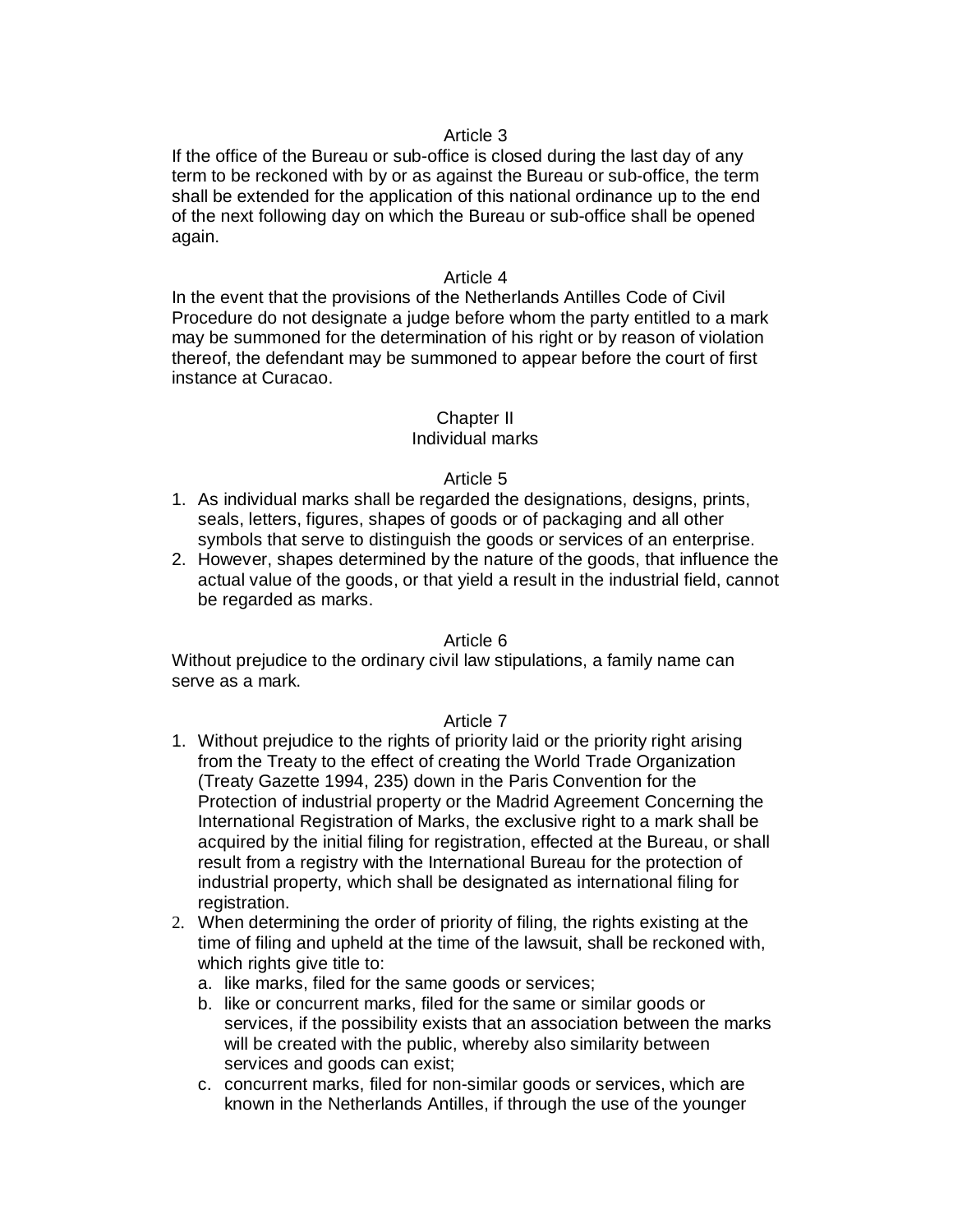mark, without valid reasons, unjustified benefit can be derived from the distinguishing ability or reputation of the older mark, or the distinguishing ability or reputation of the older mark can be harmed.

# Article 8

Within the limits set in articles 11, 12 first paragraph, and 25, no right to a mark shall be acquired by:

- a. the filing for registration of a mark that, regardless of the use that is made thereof , is in contravention of good morals or public order, or in respect whereof article 6ter of the Paris Convention provides for refusal or nullification;
- b. the filing effected for goods or services for which the use of the mark might result in the public being misled;
- c. the filing of a mark that corresponds to a collective mark filed for similar goods or services, to which was attached a right that lapsed in the course of the three years preceding the filing;
- d. the filing of a mark that corresponds to an individual mark filed by a third party for similar goods or services, to which a right was attached that lapsed in the course of the two years preceding the filing by the expiration of the validity of the registry, unless such third party has given his consent, or no use was made of this mark in accordance with article 9, second paragraph section a.;
- e. the filing of a mark that can lead to confusion with a generally known mark in terms of article 6bis of the Paris Convention, and that belongs to a third party who has not given his consent;
- f. filing made in bad faith, among others:
	- 1º. filing effected while the depositor knows or should know that a third party has used a corresponding mark for similar goods or services in good faith and in the normal manner in the Netherlands Antilles within the last three years, and such third party has not given his consent;
	- 2º. filing effected while, based on his direct relations to a third party, the depositor knows that such third party has used a corresponding mark for similar goods or services in good faith and in a normal manner outside the Netherlands Antilles within the last three years, unless such third party has given his consent, or this knowledge is not obtained until after the depositor had initiated usage of the mark in the Netherlands Antilles;
- g. The depot of brands names for wines that contain geographical indications to denominate wines or consist of such indications, or the depot of brand names for spirits that contain geographical indications to denominate spirits or consist of such indications, with regard to wines or spirits that are not of such geographical origin, unless such registration is effected in good faith before:
	- 1º. The present provision comes into effect; or
	- 2º. The relevant geographical name is granted protection in the country of origin.

- 1. The right to the mark shall lapse:
	- a. through the voluntary cancellation or the expiration of the validity of the registration of the filing;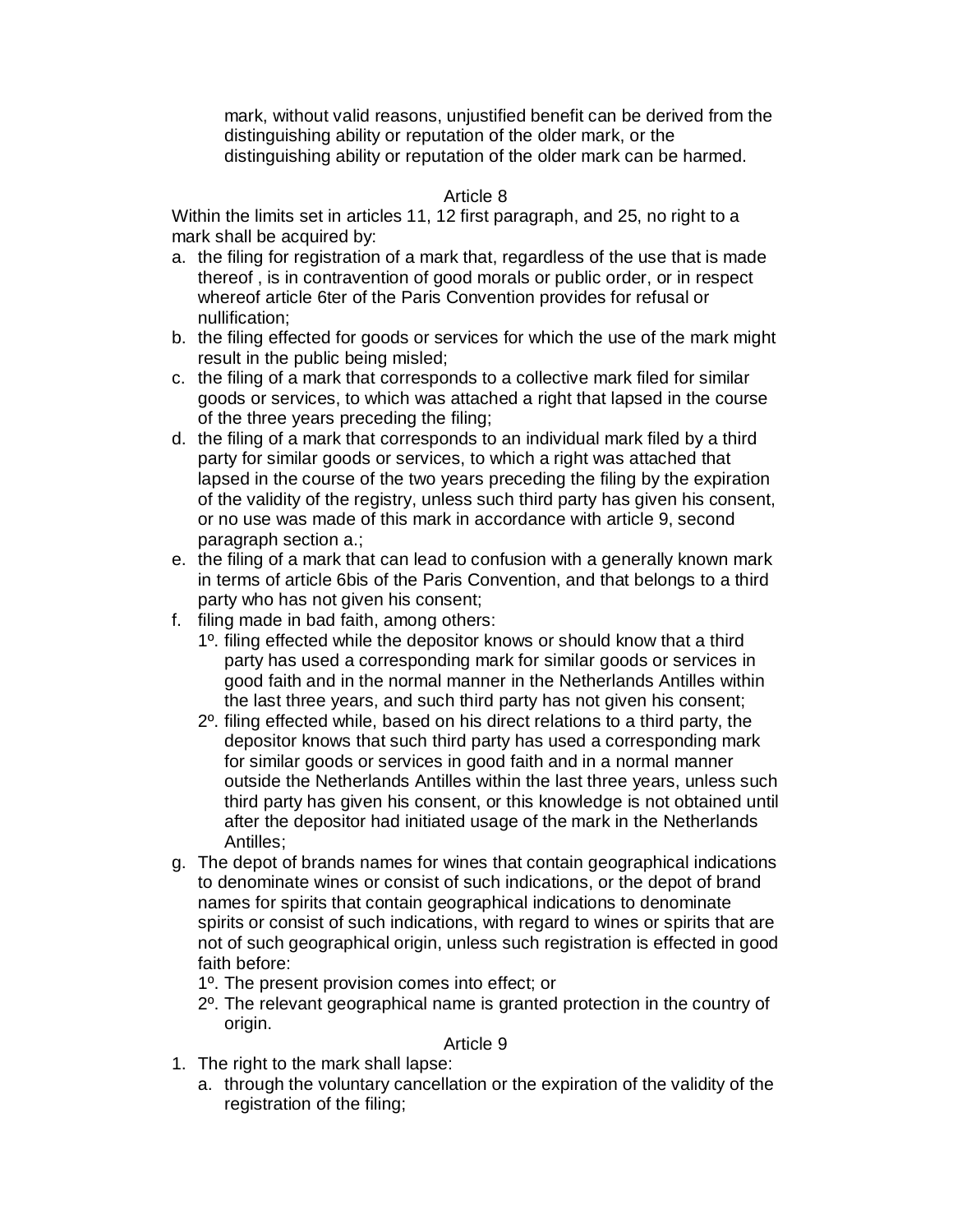- b. through the cancellation or the expiration of the validity of the international registry, or through renunciation of the protection in the Netherlands Antilles, or in accordance with the provisions of article 6 of the Madrid Agreement, through the fact that the mark no longer enjoys legal protection in the country of origin.
- 2. The right to the mark shall be declared null and void within the limits set in article 25, fourth paragraph:
	- a. insofar as, without valid reasons, during an uninterrupted period of five years no normal use was made of the mark in the Netherlands Antilles for the goods or services for which the mark has been registered; in a lawsuit, the judge can order the mark holder, in whole or in part, to prove the use;
	- b. insofar as, after having been duly acquired, the mark has become the common designation of a product by the mark holder to doing or through his omission;
	- c. insofar as the mark, as a result of the use being made thereof for the goods for which it has been registered, can mislead the public, particularly as regards the nature, the capacity or the geographic origin of these goods or services.
- 3. For the application of the second paragraph, section a., use of the mark shall also mean:
	- a. the use of the mark in a farm that deviates as per item, without thereby modifying the distinguishing characteristics of the mark in the form in which it has been registered;
	- b. the affixing of the mark on goods or the packaging thereof, exclusively with a view to export;
	- c. the use of the mark by a third party with the consent of the mark holder.

- 1. Filing for the registration of a mark shall be effected at the Bureau, with due observance of the requirements and against payment of the duties, laid down by national decree containing general measures. The Bureau shall determine whether the documents filed meet the requirements set for the determination of a date of filing, and shall fix the date of filing. As soon as possible, or at least within two months from the receipt of the filing, the depositor shall be given written notice of the date of filing as fixed, or of the grounds based on which no filing date has been granted.
- 2. If when filing for registration, any other requirements, laid down in the national decree containing general measures, have not been met, the Bureau shall give written notice hereof to the depositor as soon as possible, or at least within two months from receipt of the filing, stating the requirements that were not met and giving the depositor the opportunity still to comply with same within a term set by national decree containing general measures.
- 3. Filing for registration shall lapse if the stipulations of the national decree containing general measures have not been met within the period of time prescribed for this.
- 4. The Bureau shall draw up the instrument of filing, stating the time when such was effected, shall forthwith enter this instrument, without prejudice to the provisions of articles 11, 18 and 19, in the register for the goods or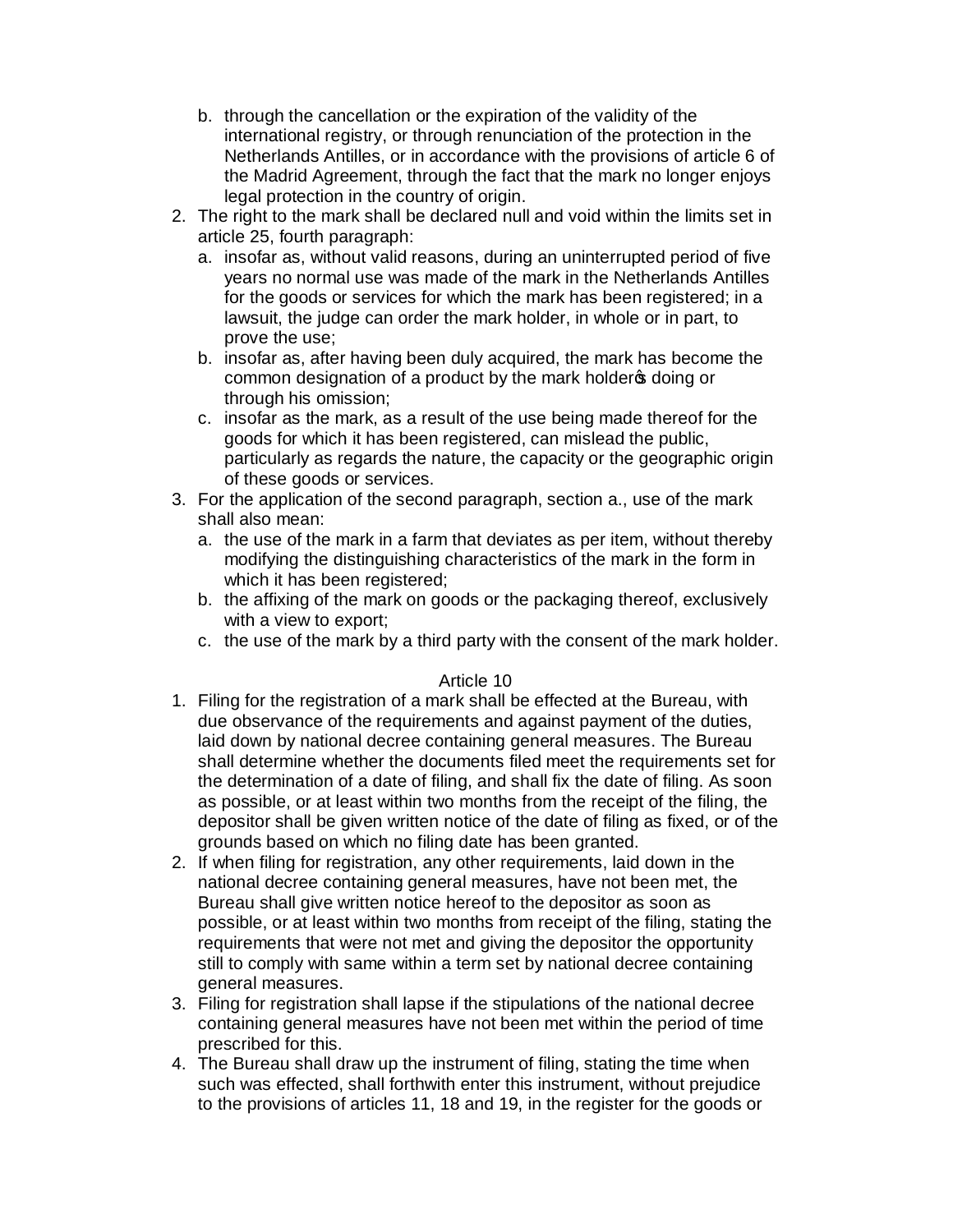services stated by the depositor, and shall furnish the mark holder with a certificate of registration.

- 5. The legal date of registry shall be the date of filing.
- 6. As the occasion arises, the registry shall state the date and the basis of the right of priority invoked.
- 7. The invocation of priority based on article 4 of the Treaty of Paris or on the Treaty to the effect of creating the World Trade Organization shall be made at the filing, or through a special declaration to be made to the Bureau, in the month following the filing, with due observance of the requirements as to form and against payment of the duties laid down by national decree containing general measures. The absence of any such claim shall cause the right of priority to be forfeited.

# Article 11

- 1. The Bureau shall refuse to register a filing for registration of a mark, if in its view:
	- a. the symbol filed does not correspond with the description of a mark, laid down in article 5, specifically if it should lack every distinguishing ability in terms of article 6 quinguies B, second paragraph of the Paris Convention;
	- b. The registration has a bearing on a trade name as contemplated in article 8, subsections a, b and g.
- 2. The refusal to proceed to registration shall concern the symbol that constitutes a mark in its entirety. It may be limited to one or more of the goods or services for which the mark is intended.
- 3. As soon as possible, or at least within two months from its receipt of the filing, the Bureau shall give to the depositor written notice of its intention to refuse the registration in whole or in part, while stating the reasons, and shall give the depositor the opportunity to reply to this within a period of time to be laid down by national decree containing general measures.
- 4. If the Bureau's objections to the registration have not been removed within the term set, the registration of the filing shall be refused in whole or in part. The Bureau shall give the depositor written notice of the refusal forthwith, thereby stating its reasons, as also the legal remedy against such decision as laid down in article 12.
- 5. The refusal, in whole or in part, to register the filing shall invalidate the filing in whole or in part. Such invalidation shall only take effect after the term set for the institution of the legal remedy referred to in article 12 shall have lapsed without the depositor having availed himself of same, or after the request for an order for registration to be given shall have been irrevocably denied.

- 1. Within two months from the notification referred to in article 11, fourth paragraph, the depositor may apply by petition to the Common Court of Justice of the Netherlands Antilles and Aruba.
- 2. The presentation of the petition may be effected by an attorney, established in the Netherlands Antilles, as referred to in article 15.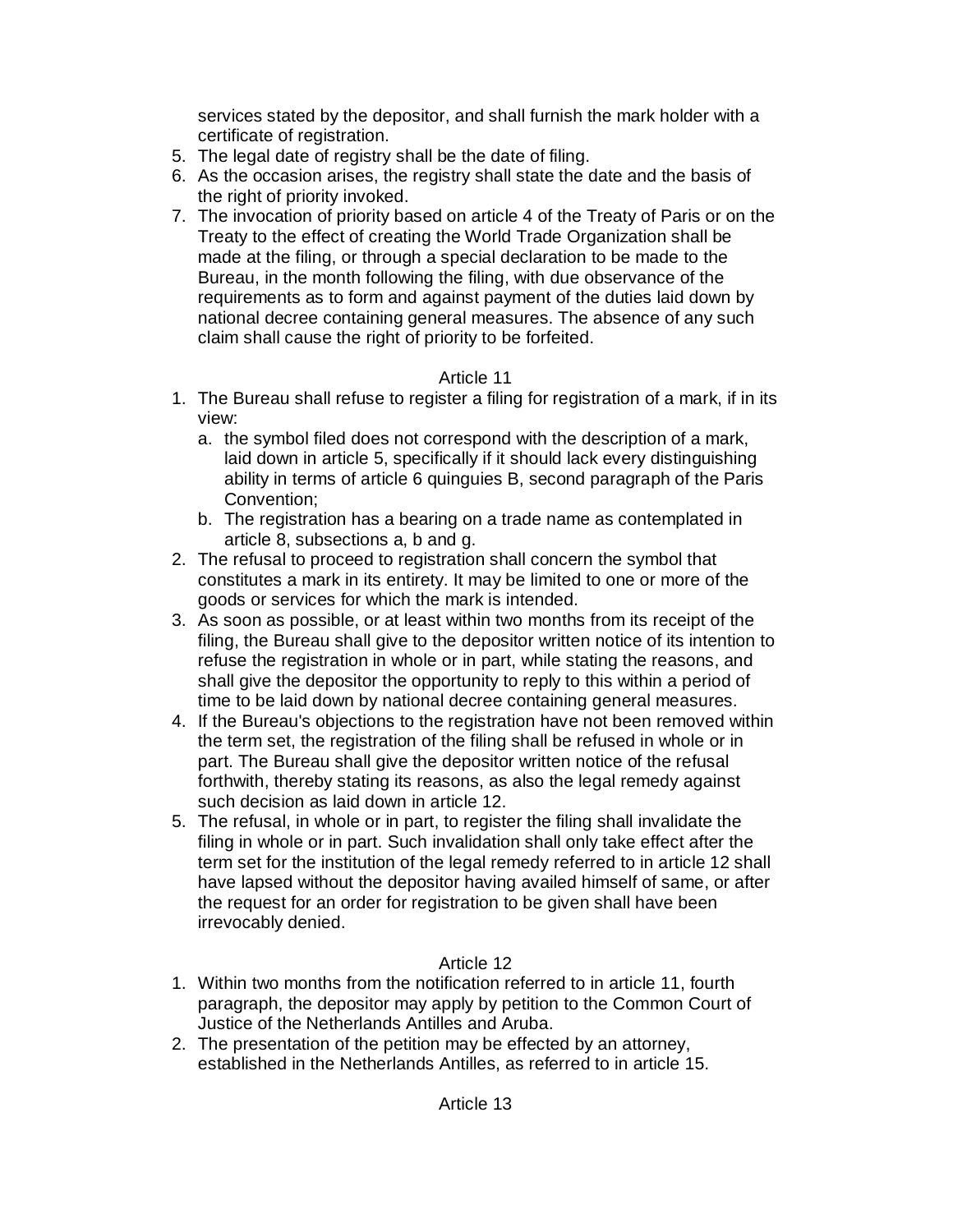The clerk of the court shall inform the Bureau in writing of the request referred to in article 12 within three days.

### Article 14

- 1. The Common Court of Justice of the Netherlands Antilles and Aruba shall decide in chambers.
- 2. The decision on the request made pursuant to article 12 shall only be given after the applicant shall have been given the opportunity to defend orally his right to the registration of the mark, and the Director of the Bureau to defend orally the refusal of registration before the Common Court of Justice of the Netherlands Antilles and Aruba. The request and the simple appointment for stipulation of the day for the hearing, given for the purpose by the Common Court of Justice of the Netherlands Antilles and Aruba, shall be served upon the Director on behalf of the applicant within fourteen days from the date of such appointment.
- 3. Prior to the closing of any hearing as prescribed in this article, the Common Court of Justice of the Netherlands Antilles and Aruba shall stipulate the day on which it shall render the decision.
- 4. The decision of the Common Court of Justice of the Netherlands Antilles and Aruba shall state the reasons, on pain of nullity.

### Article 15

When filing for the registration of a mark, applying for the renewal thereof, presenting a petition as referred to in article 12, and for any request for the effecting of an entry in the register, a party having no seat or domicile in the Netherlands Antilles shall elect domicile at an attorney. The latter shall be resident or domiciled in the Netherlands Antilles. As an attorney in terms of this national ordinance, in addition to lawyers conducting a practice within the Netherlands Antilles, shall be admitted only natural persons established in the Netherlands Antilles engaged in the profession of rendering mediation in mark affairs and recognized as such by and registered with the Bureau.

### Article 16

- 1. Notice of the decision of the Common Court of Justice of the Netherlands Antilles and Aruba shall be given in writing to the Bureau by the clerk of the court within three days.
- 2. In accordance with the final and conclusive decision of the Common Court of Justice of the Netherlands Antilles and Aruba, the Bureau shall enter in the register of marks the deed of filing for the goods or services stated.

- 1. Upon request and for a consideration to be determined by national decree containing general measures, the Bureau shall examine the register of marks and conduct a provisional examination as to the possibility of registering a mark.
- 2. With a view to the examination, the registered marks shall be listed in categories according to the international classification of goods and services referred to in the Nice Agreement of June 15 1957 (Convention Memorandum 1958, no. 76), for the last time revised at Geneva on May 13 1977 (Convention Memorandum 1978, no. 60).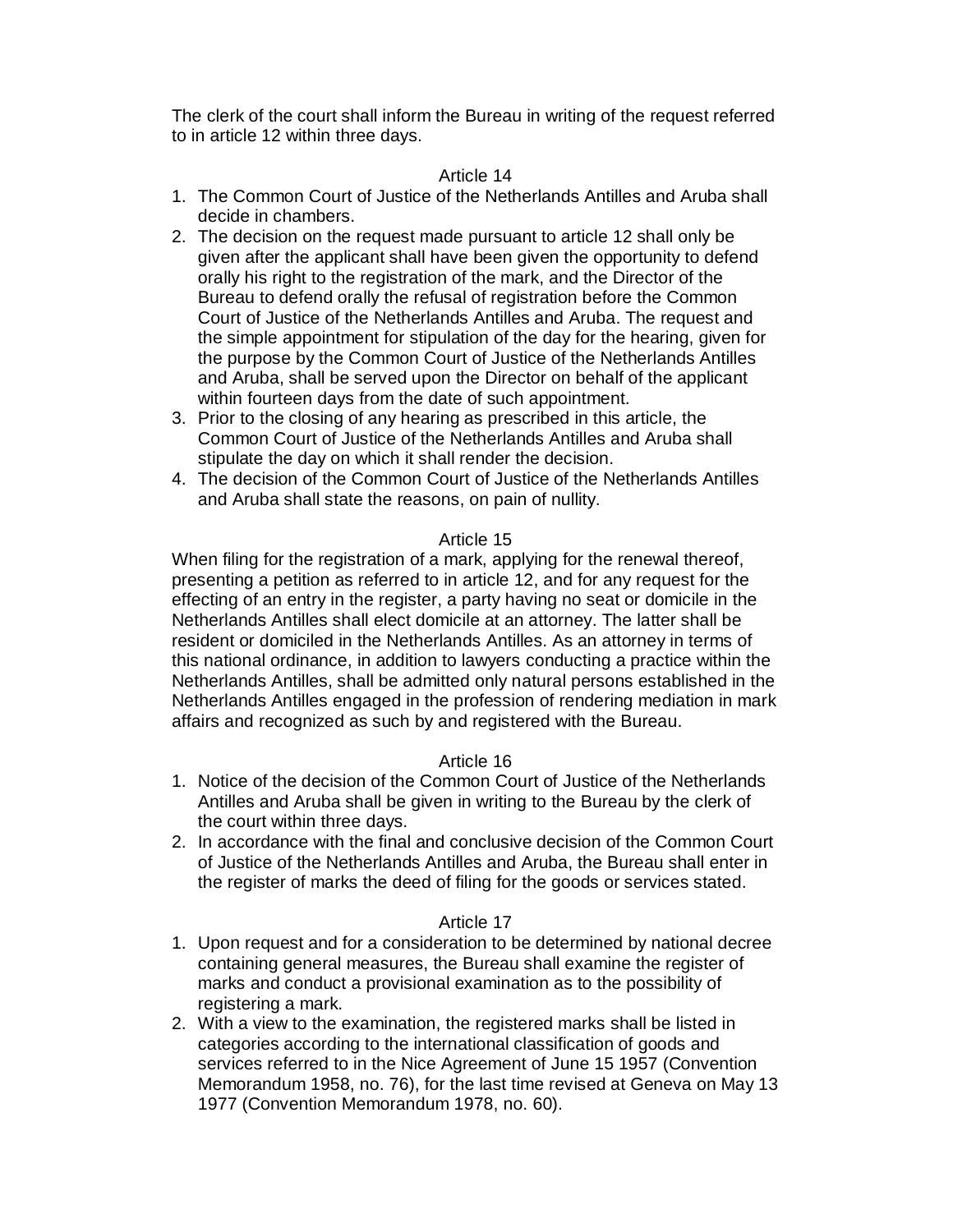International filing for the registration of marks shall be effected in accordance with the stipulations of the Madrid Agreement of April 14 1891 (Convention Memorandum 1969, 143 and 1970, 186) and the Protocol of June 27 1989 (Convention Memorandum 1990, 44) to the Madrid Agreement. The national fees referred to in article 8, first paragraph, of the Madrid Agreement and the Protocol to the Madrid Agreement, as also the fees referred to in article 8, seventh paragraph, section a., of the Protocol to the Madrid Agreement, shall be laid down by national decree containing general measures.

# Article 19

- 1. The Bureau shall register the international filings, in respect whereof protection has been requested to be extended to the Netherlands Antilles. Article 11, first and second paragraphs, shall apply analogously.
- 2. The Bureau shall give written notice, without delay, of its intention to refuse the registration, stating the reasons, to the International Bureau referred to in article 11 of the Madrid Agreement, by means of a provisional total or partial refusal of protection of the mark, and shall thereby give the depositor the opportunity to reply to this in accordance with the provisions laid down by national decree containing general measures. Article 11, fourth paragraph, shall apply analogously.
- 3. Articles 12 up to and including 16 shall apply analogously.
- 4. The Bureau shall forthwith give written notice, stating the reasons, of the decision from which there no longer is an appeal, to the International Bureau, referred to in article 11 of the Madrid Agreement.

# Article 20

- 1. The registration of a filing for registration of a mark shall have a validity of 10 years, to be reckoned from the date of the filing.
- 2. The symbol constituting the mark may not be altered, neither during the registration nor at the renewal thereof. The registration shall be renewed upon request, for further periods of 10 years, with due observance of the requirements as to form and against payment of the duties stipulated by national decree containing general measures.
- 3. Renewal shall be applied for within the six months preceding the expiration of the validity of the registration. However, renewal applied for within the six months following the date of the expiration of the validity of the registration, can take place against payment of certain additional duties stipulated by national decree containing general measures.
- 4. The renewal shall become operative as from the date of the expiration of the validity.
- 5. The Bureau shall register the renewals.

- 1. Independent of the transfer of the enterprise or any part thereof, the exclusive right to a mark may pass over to or be the object of a license for all or any part of the goods or services for which the mark has been registered.
- 2. Invalid shall be: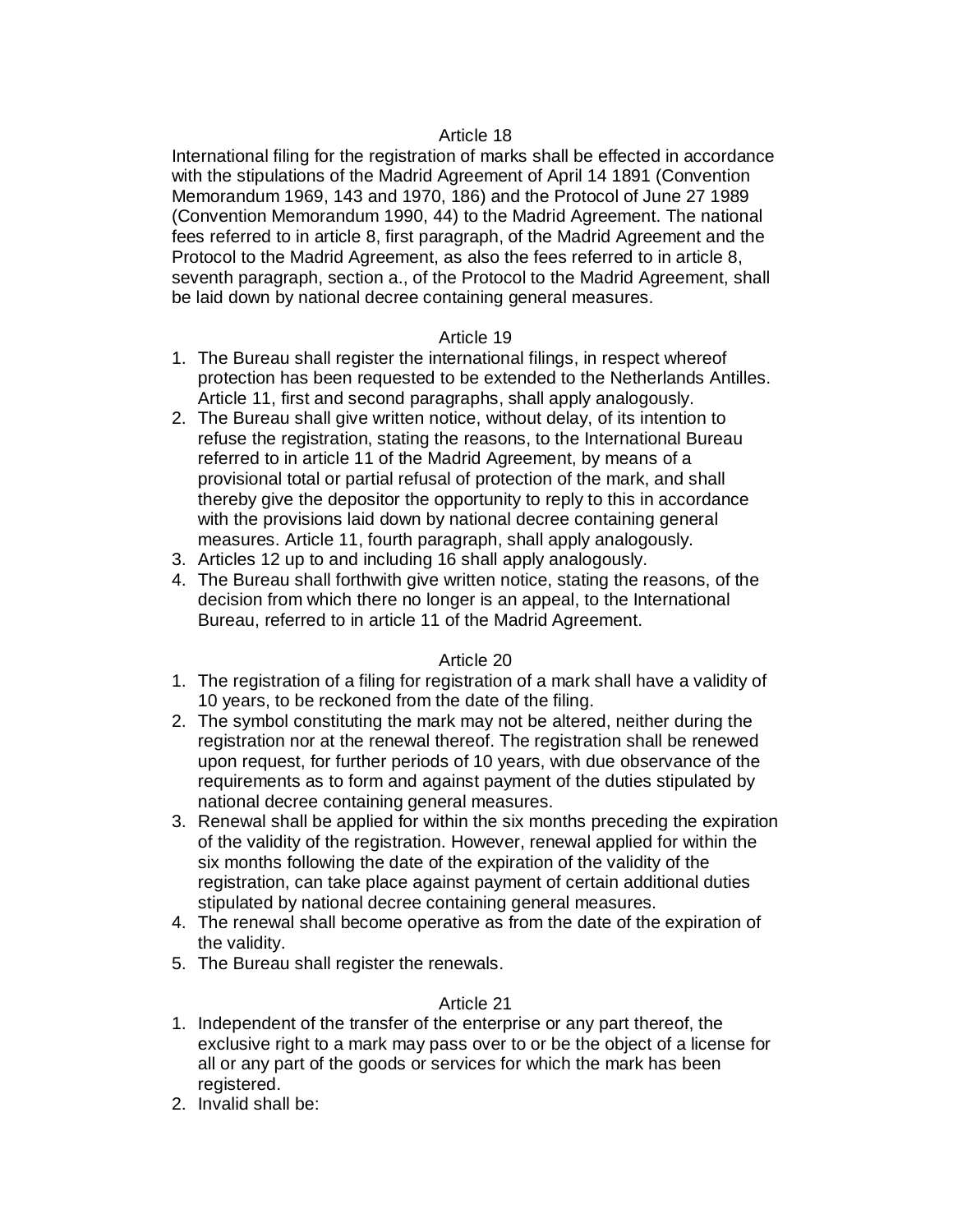- a. any transfer inter vivos, not laid down in writing;
- b. any transfer or other conveyance that does not relate to the entire territory of the Netherlands Antilles;
- 3. The exclusive right to a mark may be invoked by the mark holder against a license holder who acts in contravention of the stipulations of the license agreement in respect of the duration thereof, the form covered by the registration, in which form the mark may be used, the goods for which the license has been granted, the territory within which the mark may be affixed, or the quality of the goods marketed by the license holder.
- 4. The transfer or other conveyance or the license may be invoked as against third parties only after the registration of the filing of an extract of the deed evidencing such conveyance or such license, or of a declaration relating thereto, signed by the parties concerned, provided such filing be effected with due observance of the requirements laid down as to form and against payment of the duties stipulated by national decree containing general measures. The provisions laid down in the preceding sentence shall apply analogously in respect of possessory liens and attachments.
- 5. The license holder shall be competent to intervene in a claim instituted by the mark holder as referred to in article 23, fourth and fifth paragraphs, in order to obtain compensation for any damage suffered directly by him, or to cause a proportionate part of the profit, earned by the defendant, to be assigned to

him. An independent claim as referred to in the preceding sentence may be instituted by the license holder only if he has obtained the power to do so from the mark holder.

### Article 22

- 1. Nobody, irrespective of any claim instituted by him, may judicially invoke protection for a symbol regarded as a mark in terms of article 5, unless he duly filed the same for registration and, if necessary, has caused the registration thereof to be renewed. Inadmissibility may be pronounced ex officio by the judge. The same shall be revoked by filing or by renewal effected during the proceedings. In no event can indemnification be given for facts preceding the filing.
- 2. The provisions of this national ordinance shall leave intact the right of the user of a symbol that is not regarded as a mark in terms of article 5, to invoke the stipulations of ordinary civil law insofar as the same shall allow opposition to the unlawful use of such symbol.

- 1. Without prejudice to the application of ordinary civil law concerning liability in respect of unlawful acts, the mark holder, based on his exclusive right, can oppose:
	- a. any use, made in economic traffic, of the mark for the goods or services for which the mark has been registered;
	- b. any use, made in economic traffic, of the mark or a corresponding symbol for the goods or services for which the mark has been registered, or for similar goods or services if as a result thereof the possibility exists for the public to make an association between the symbol and the mark;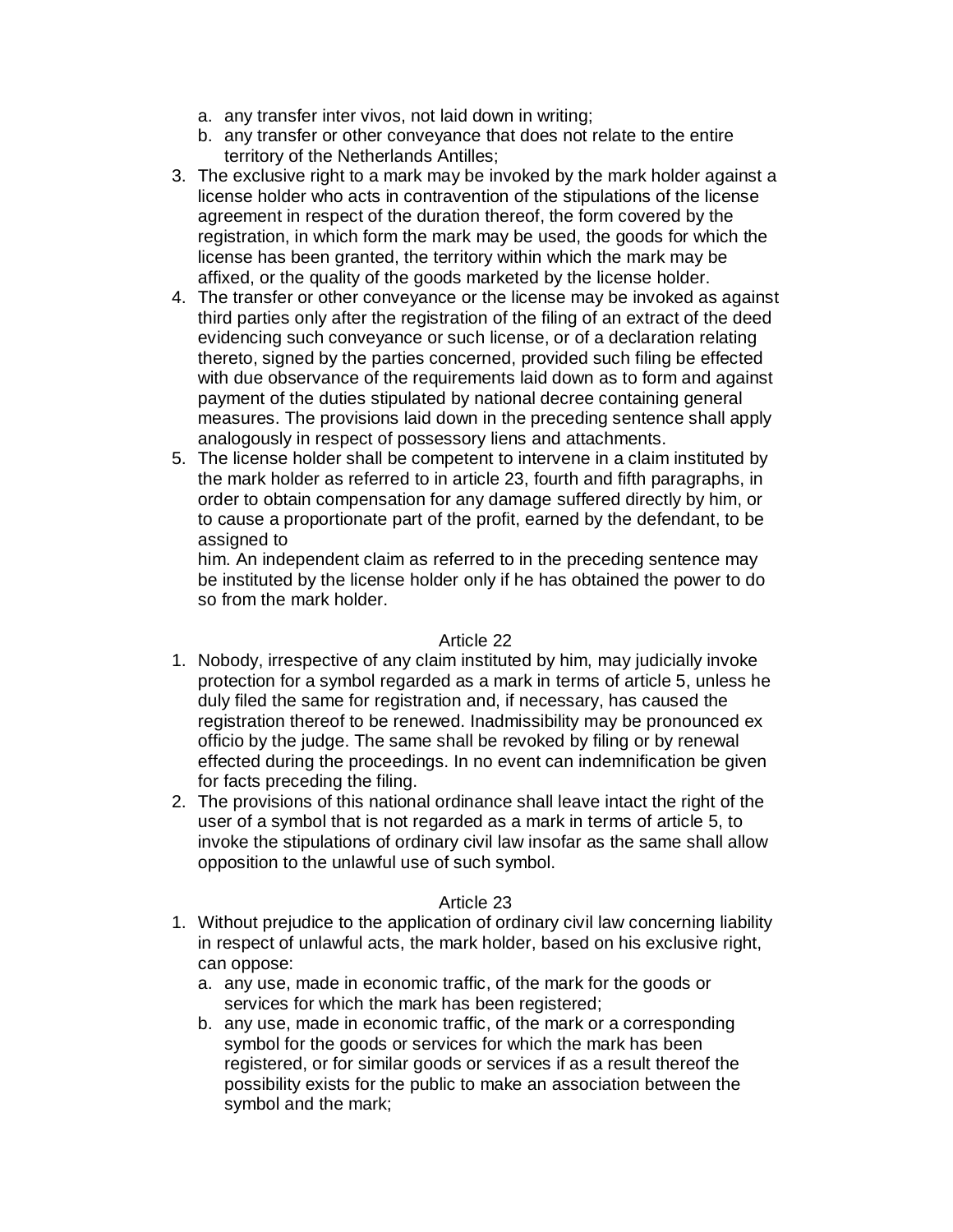- c. any use, made without a valid reason in economic traffic, of a mark known within the Netherlands Antilles or a corresponding symbol for goods or services, that are not similar to those for which the mark has been registered, if through such use unjustified benefit can be derived from the distinguishing ability or reputation of the mark, or its distinguishing ability or reputation can thus be harmed;
- d. any use, made without a valid reason in economic traffic, of a mark or a corresponding symbol other than for distinguishing goods or services, if through such use unjustified benefit can be derived from the distinguishing ability or the reputation of the mark, or its distinguishing ability or reputation can thus be harmed.
- 2. For the application of the first paragraph, the use of a mark or a corresponding symbol shall mean specifically:
	- a. the affixing of the symbol on the goods or on the packaging thereof;
	- b. the offering, marketing, or for such purpose keeping stocks of goods under the symbol;
	- c. the import and export of goods under the symbol; except when involving import, with the obvious purpose of re-exporting;
	- d. the use of the symbol in documents for business purposes and in advertising.
- 3. On the same terms as referred to in the first paragraph, the mark holder may claim damages for any loss suffered by him through the use as referred to in the first paragraph.
- 4. Next to, or in lieu of, a claim for damages, the mark holder may institute a suit for the payment of any profit earned in consequence of such use, as also for accounts to be rendered in respect thereof; if the judge is of the opinion that such use is not in bad faith, or that the circumstances of the case do not give cause for any such condemnation, he shall dismiss the claim.
- 5. The mark holder may institute the claim for damages or for payment of profits on behalf of the license holder, without prejudice to the powers accorded to the latter under article 21, fifth paragraph.
- 6. Insofar as there is a question of honest use in trade and industry, the exclusive right shall not include the right to oppose the use in economic traffic by a third party:
	- a. of his name and address;
	- b. of designations concerning kind, quality, quantity, destination, value, geographic origin, time of manufacture of the goods or services or other characteristics thereof;
	- c. of the mark, if this is necessary to state the destination of goods or services, specifically as accessory or component part.
- 7. The exclusive right to a mark shall not include the right to oppose the use, in economic traffic, of a concurrent symbol that derives its protection from an older right of local significance only, if and insofar as such right is recognized pursuant to ordinary civil law.
- 8. The exclusive right shall not include the right to oppose the use of the mark f or goods marketed under the mark by the holder or with his consent, unless there are valid reasons for the holder to oppose further dealings in the goods, specifically when the condition of the goods, after their having been marketed, was altered or has deteriorated.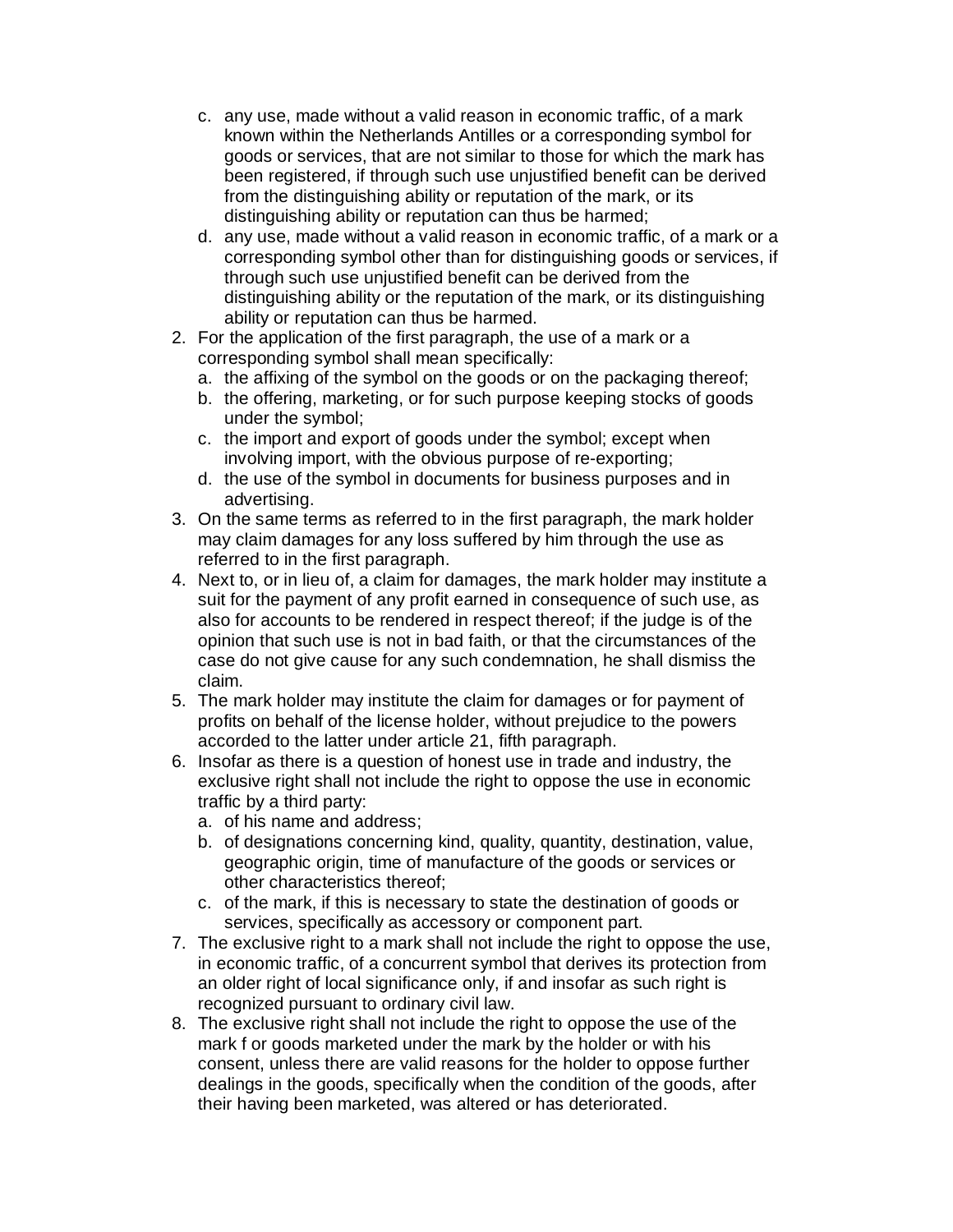- 9. If a mark belongs to different mark holders in different States, the mark holder in the Netherlands Antilles cannot oppose the import of goods bearing the same mark or a concurrent symbol and originating from another State, nor can he claim any damages for such import if the mark was affixed in such other State by the mark holder or with his consent, or if between the two mark holders there exist relations of an economic nature in respect of the exploitation of the goods concerned.
- 10.The administrative classification, applied for the registration of marks, shall not be reckoned with when evaluating the similarity of goods or services.
- 11.The exclusive right to a mark, stated in any one of the languages frequently spoken in the Netherlands Antilles, by law shall extend to include the translation thereof into any other of these languages. The judge shall evaluate the conformity, resulting from the translation into one or more foreign languages.

- 1. The mark holder shall have the power to claim the ownership of movable property with which his right is violated, or things used at the production of such property, or to demand that such property be nullified or rendered unusable. Like powers to claim and demand shall exist in respect of moneys, of which it can be assumed that the same were acquired in consequence of any violation of the right to the mark. The claim shall be dismissed, if violation was not made in bad faith.
- 2. The provisions of the ordinary civil law concerning remedies for the preservation of his right and concerning the judicial execution of judgments and authentic deeds shall apply. The judge may order that delivery be made only against a consideration to be determined by him, to be paid by the claimant.
- 3. The licensee shall have the right to exercise the powers referred to in the first paragraph insofar as these serve to protect the rights, to the exercise of which he has been authorized, if he has obtained the mark holder's approval for this.
- 4. On demand of the mark holder, the judge may order the party who violated the mark holder's right, to inform the mark holder of everything known to the violator concerning the origin of the things with which he committed the violation, and to provide the mark holder with all relevant data.

- 1. Any interested party, including the Public Prosecution, may invoke the nullity:
	- a. of the filing for registration of a symbol that does not correspond to the description of the mark given in article 5, specifically if it should lack every distinguishing ability in terms of article 6quinquies B, section 2, of the Paris Convention;
	- b. of the depot as a result of which , in virtue of articles 8, subsection a, b and g, no trademark right is acquired;
	- c. Of the filing as a result of which, pursuant to article 8, section c., no trademark right is acquired, on condition that the nullity shall be invoked within a term of five years, to be reckoned from the date of the filing.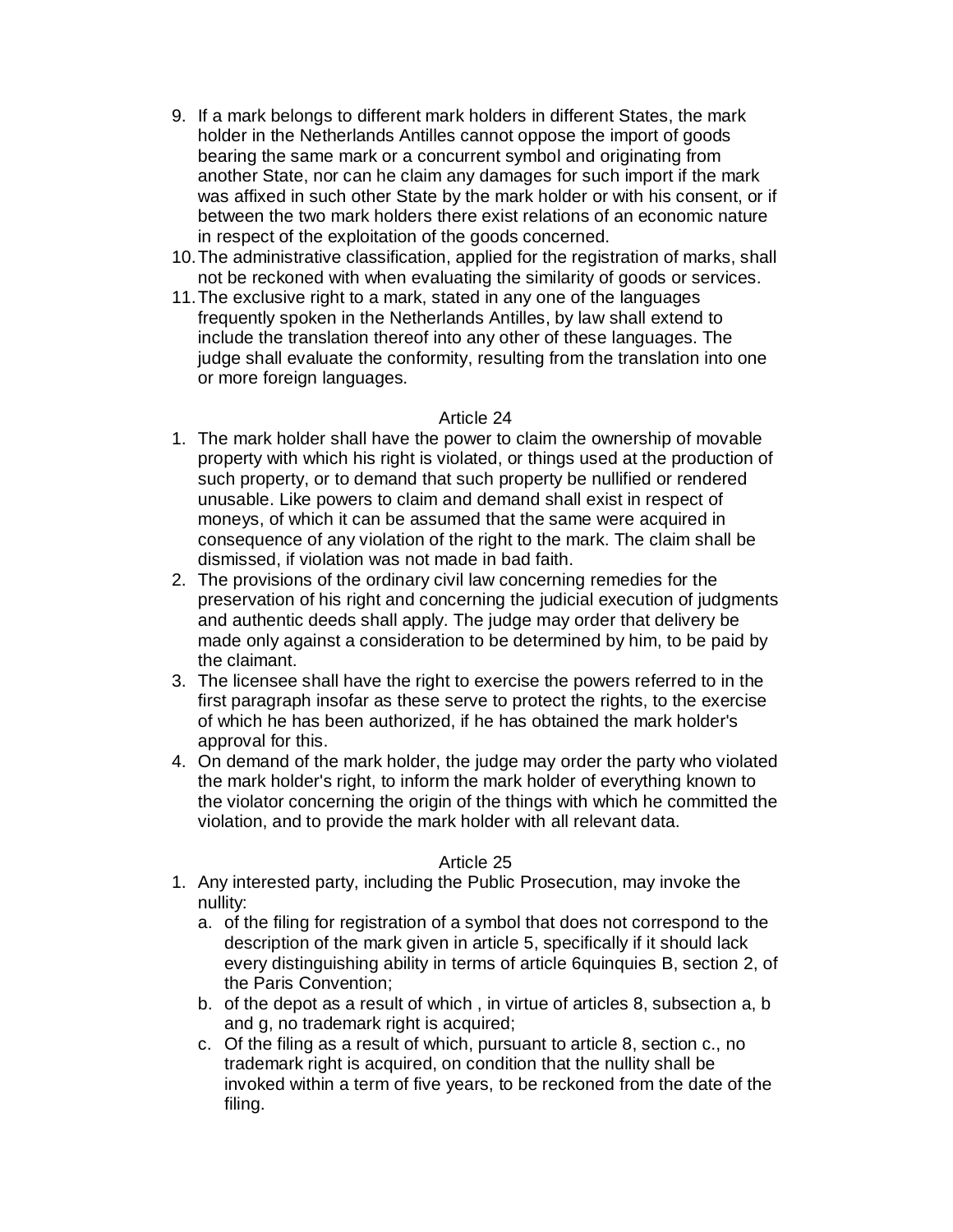- 2. Action commenced by the Public Prosecution shall stay any and all other proceedings instituted on the same grounds.
- 3. If the holder of the earlier registration or the third party referred to in article 8, sections d., e. and f., is a party to the suit, any interested party may invoke the nullity:
	- a. of the registration that, in the order of priority, follows that of a concurrent mark, in accordance with the provisions of article 7, second paragraph;
	- b. of the registration, as a result of which, pursuant to article 8, sections d., e. and f., no trademark right is acquired; nullity based on the stipulations of article 8, section d., shall be invoked within a term of three years, to be reckoned as and from the date on which the validity of the earlier registration expires, and nullity based on the stipulations of article 8, sections e. and f. shall be invoked within a term of five years, to be reckoned as and from the date of the filing.
- 4. Any interested party may invoke the nullity of the trademark right in the cases stated in article 9, second paragraph. The nullity of a trademark right based an article 9, second paragraph, section a., can no longer be invoked if in the interval between the expiration of the five-year period and the institution of the claim for nullification, the mark is used for the first time or is again used. Initial use or renewed use within three months preceding the institution of the claim for nullification, however, shall not be taken into consideration if preparation for the initial use or the renewed use is made only after the mark holder has taken cognizance of the fact that a claim for nullification might be instituted. Article 2 of the National Ordinance on Trademarks (National Gazette 1961, 191) will remain applicable for the application of the present paragraph of the article to the use of trademarks on which a right was acquired more then three years before the present national ordinance came into effect. The holder of a trademark cannot claim use as contemplated in the second sentence of the present paragraph of the article, previous to the date of commencement of the present national ordinance.
- 5. The holder of the trademark right, in respect whereof the nullity pursuant to the fourth paragraph can no longer be invoked, cannot in accordance with the stipulations of the third paragraph invoke the nullity of a filing made during the period in which the older trademark right could be nullified on the grounds of article 9, second paragraph, section a., nor can he oppose, pursuant to article 23 first paragraph, sections a. and b., the use of the mark thus registered.
- 6. Only the judge shall be competent to render a decision in lawsuits based on this national ordinance; he shall ex officio order the cancellation of the, registration of nullified filings, as also that of the filings through which the nullified rights have been acquired.

1. The holder of the exclusive right to a mark, who during five consecutive years has tolerated the use of a mark subsequently registered, can no longer, on the strength of his older right, invoke the nullity of the subsequent registration pursuant to article 25, third paragraph, section a., nor can he oppose the use of the mark subsequently registered pursuant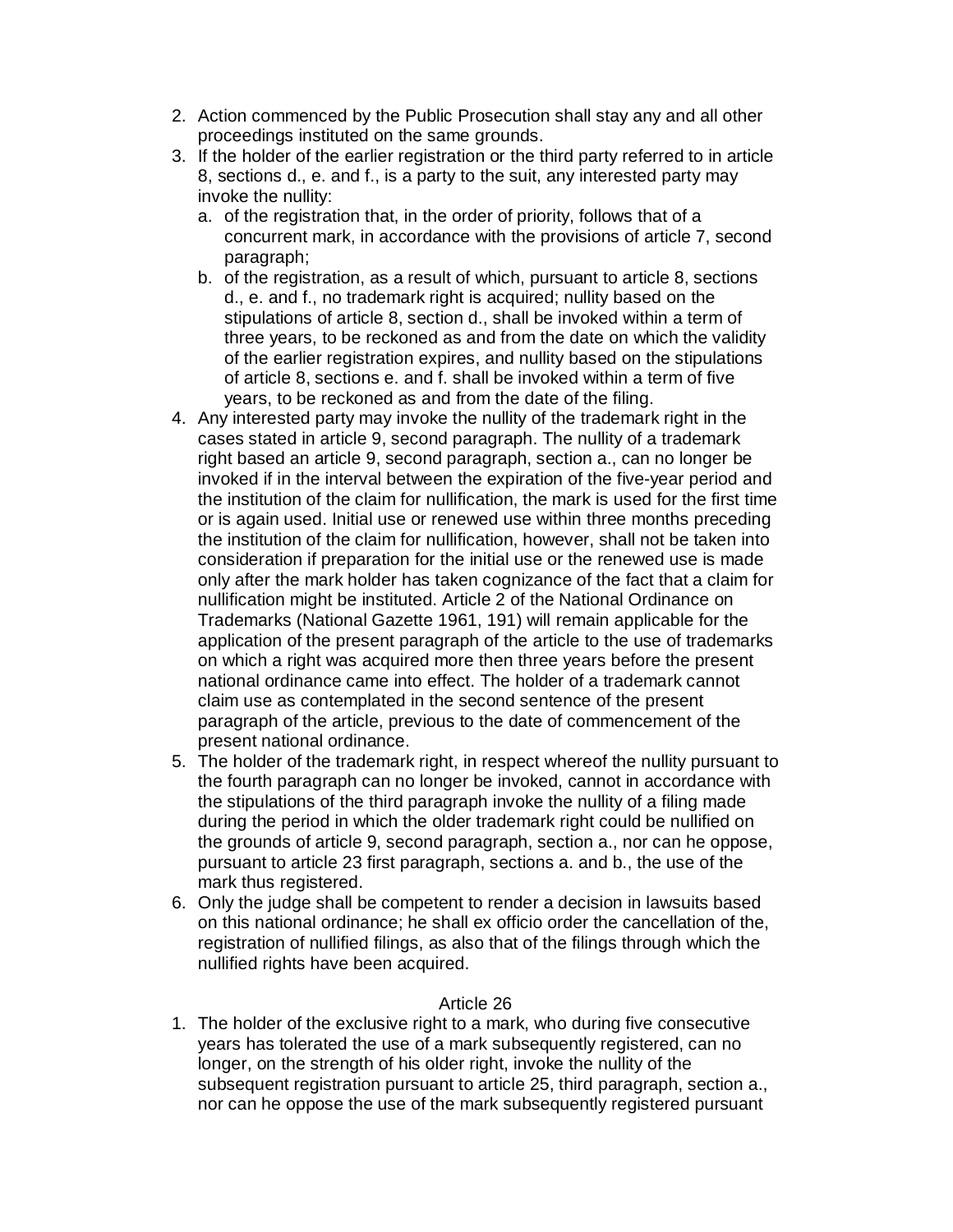to article 23, first paragraph, sections a. and b., with regard to the goods and services for which that mark is used, unless the filing for such registration was done in bad faith.

2. Tolerating the use of a mark subsequently registered, as referred to in the first paragraph, shall not entitle the holder of the mark subsequently registered to oppose the use of the mark previously registered.

# Article 27

The holder of the registration of a filing may at all times request that his registration be cancelled. If, however, a license has been registered, cancellation of the registration of the mark or of the license may be requested only by the holder of the registration and the license holder jointly. The provision of the second sentence in respect of the cancellation of the registration of the mark shall apply analogously in the case of a possessory lien or an attachment having been registered.

# Article 28

- 1. The nullification of a filing, the cancellation of the right to a mark or the voluntary cancellation of a registration shall relate to the entire symbol constituting the mark. Nullification or cancellation shall be limited to one or more of the goods or services for which the mark has been registered, if the grounds for nullification or cancellation concern only part of the goods or services.
- 2. Voluntary cancellation may be limited to one or more of the goods or services for which the mark has been registered.

### Article 29

- 1. Next to the tasks conferred on it under the preceding articles, the Bureau shall be charged with:
	- a. the introduction of modifications in registrations, at the request of the holder or based on court decisions;
	- b. the issue of a publication listing the registrations and renewals of filings, and containing all other notifications as prescribed by national decree containing general measures;
	- c. on request, providing any interested party with written information, as also copies of or extracts from the registers.
- 2. By national decree containing general measures, the amount of the duties to be collected for the services referred to in the first paragraph of this article, as also the prices of the publication and of the copies and extracts, shall be determined.
- 3. The register referred to in article 10 shall be available at the premises of the Bureau for inspection by all parties, free of charge.

# CHAPTER III

# Collective Marks

# Article 30

1. As collective marks shall be regarded all symbols designated as such at the time of filing, and which serve to distinguish one or more common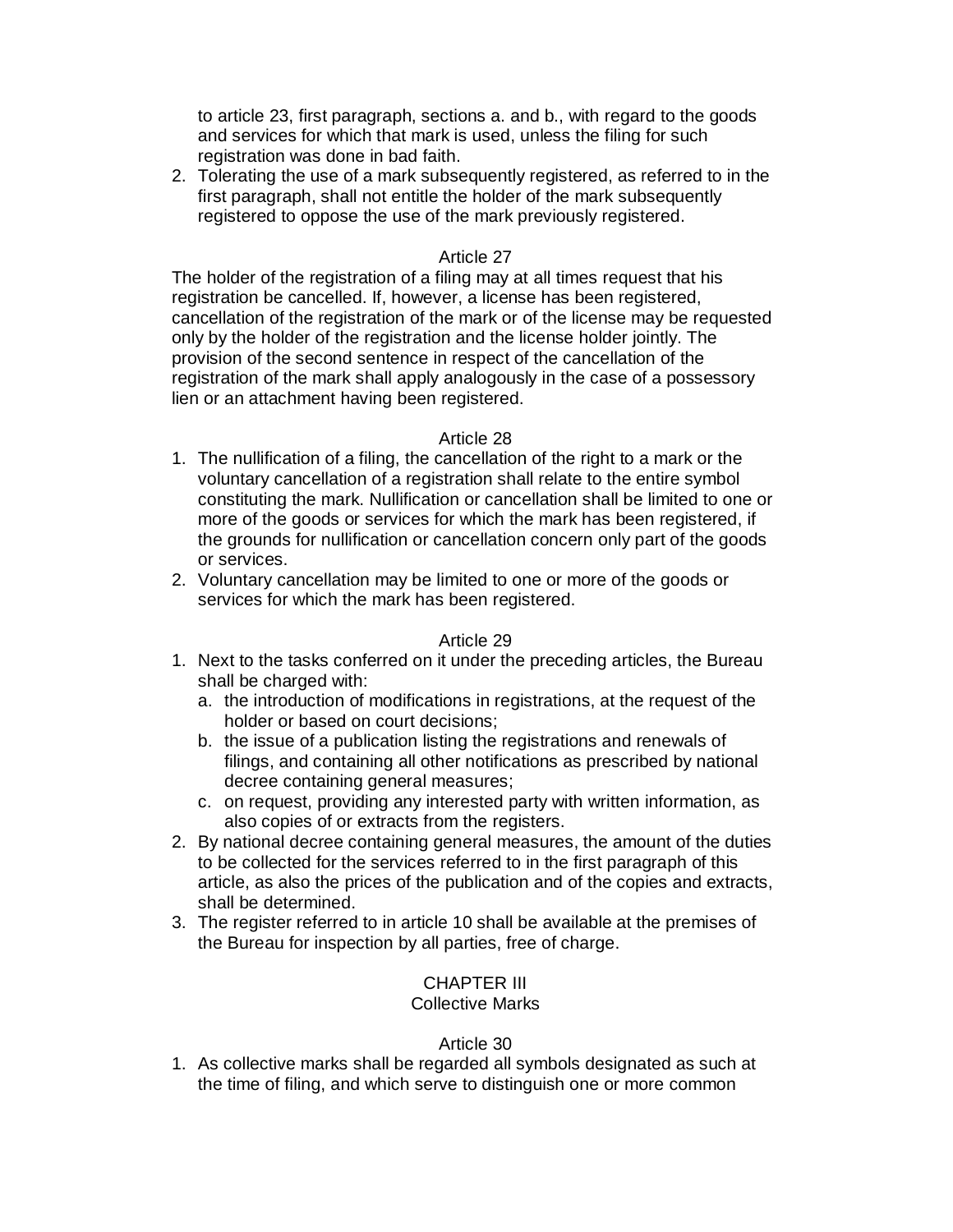characteristics of goods or services originating from different enterprises that affix the mark under the supervision of the holder.

- 2. This holder may not use the mark for goods or services originating from his own enterprise or from enterprises, in the management or supervision of which he participates, be this directly or indirectly.
- 3. As collective marks shall likewise be regarded all symbols designated as such at the time of filing, and which serve in economic traffic to designate the geographic origin of the goods. Such mark shall 1 not entitle the holder to oppose the use by a third party of such symbols in economic traffic in conformity with honest practices in trade and industry; specifically, no such mark may be invoked as against a third party who is entitled to use the geographic designation concerned.

# Article 31

Unless otherwise stipulated, collective marks and individual marks shall be subject to the same rules.

# Article 32

- 1. The exclusive right to a collective mark shall be acquired only if at the time of filing, the mark is accompanied by regulations as regards its use and control.
- 2. in case of an international filing for registration, however, the depositor may still file such regulations during a period of six months, reckoned from the notification of the international registration referred to in the Madrid Agreement in article 3, fourth paragraph.

# Article 33

- 1. The regulations pertaining to a collective mark, as regards the use and control thereof, shall state the common characteristics of the goods or services, for the protection of which the mark is intended.
- 2. The regulations shall also stipulate the manner in which proper and effective control shall be exercised on these characteristics, along with the proper sanctions pertaining thereto.

# Article 34

Article 8, section c., shall not apply in respect of the filing of a collective mark, effected by the previous holder of the registration of a concurrent collective mark or by his successor in title.

# Article 35

Without prejudice to the application of articles 10, 11 and 19, the Bureau may not register the filing of a collective mark if the regulations pertaining to such mark, as regards its use and control, have not been filed in accordance with the terms laid down in article 32.

# Article 36

1. The holders of collective marks shall be bound to notify the Bureau of any amendment to the regulations as to use and control, pertaining to the mark. Such notification shall be registered by the Bureau.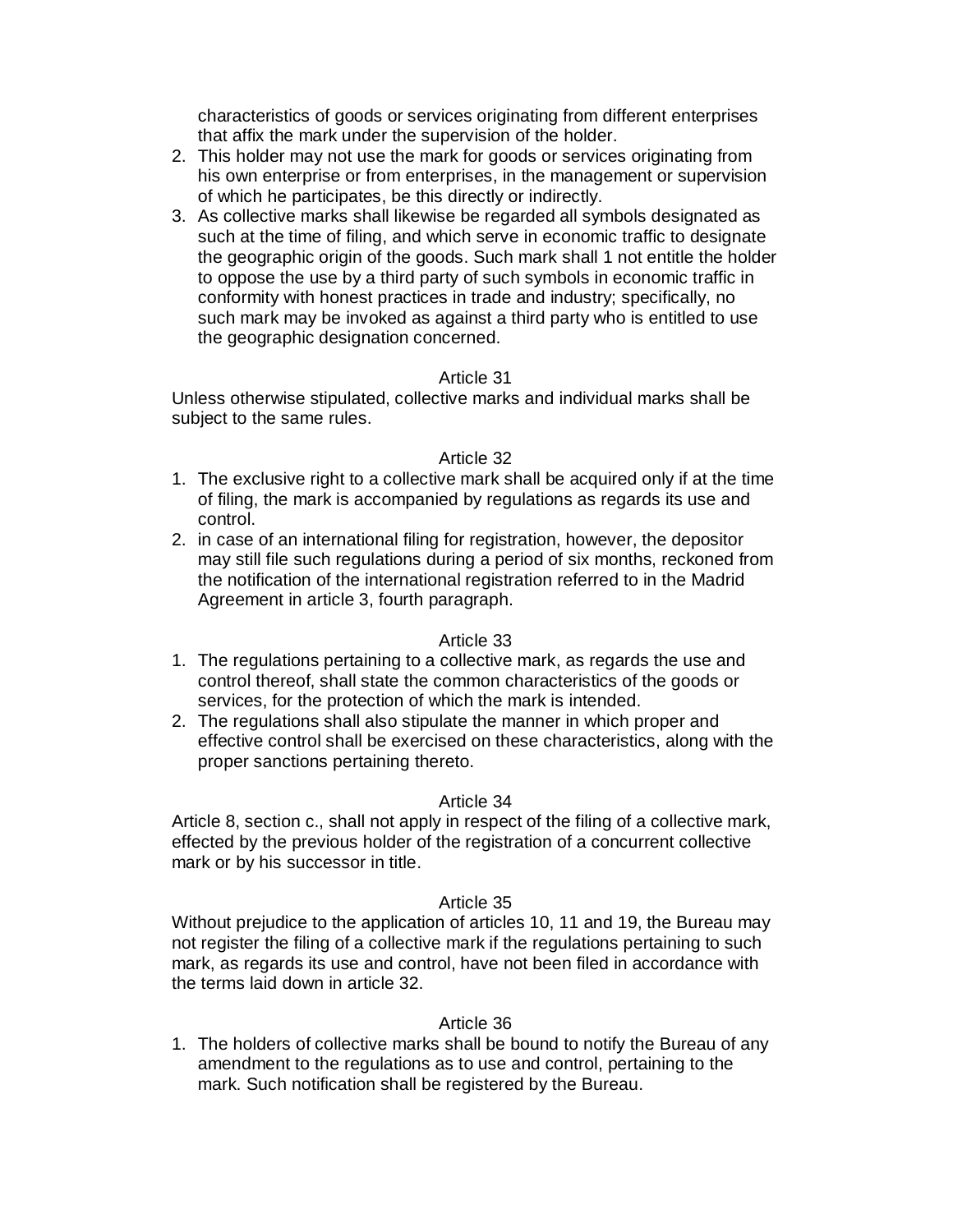2. The amendment shall not take effect prior to the notification referred to in the first paragraph.

### Article 37

- 1. The right to institute legal proceedings for the protection of a collective mark shall belong exclusively to the holder of such mark.
- 2. The regulations as to use and control, however, may grant to persons, to whom the use of the mark has been granted, the right to institute a claim jointly with the holder, or to join or intervene in any proceedings instituted by or against the holder.
- 3. The regulations as to use and control may also stipulate that the holder, acting alone, may cause the special interests of the users of the mark to be asserted, and he can include in his claim for damages any special loss suffered by any one or more of them.

# Article 38

1. Without prejudice to the provisions of article 25, any interested party, including the Public Prosecution, may invoke the nullity of the right to a collective mark, if the holder uses the mark in contravention of the stipulation of article 30, second paragraph, or agrees to any use in contravention of the

stipulations of the regulations as to use and control, or tolerates any such use.

2. The Public Prosecution may invoke the nullity of the filing of a collective mark if the regulations as to use and control should be in contravention of public order, or if such regulations do not conform to the provisions of article 33. The

Public Prosecution may likewise invoke the nullity of amendments to the regulations as to use and control, if the same are contrary to public order or to the provisions of article 30, or if such amendments should lead to impairment of the guarantees given to the public under the regulations.

# Article 39

The collective marks that have lapsed, have been nullified or have been cancelled, as also those in respect whereof no renewal has taken place, and no restoration as referred to in article 34 has been made, shall not be capable of being used under any circumstances during the three years following upon the date of the registration of the lapse, nullification, cancellation or the expiration of the validity of the non-renewed registration, except by the party who is capable of invoking an older right to a concurrent individual mark.

# Chapter IV

Supplementary stipulations concerning international trademark law

### Article 40

The provisions of this national ordinance concerning international filings for registration, effected pursuant to the Madrid Agreement, shall apply analogously in respect of international filings effected pursuant to the Protocol of June 28 1989 to the Madrid Agreement.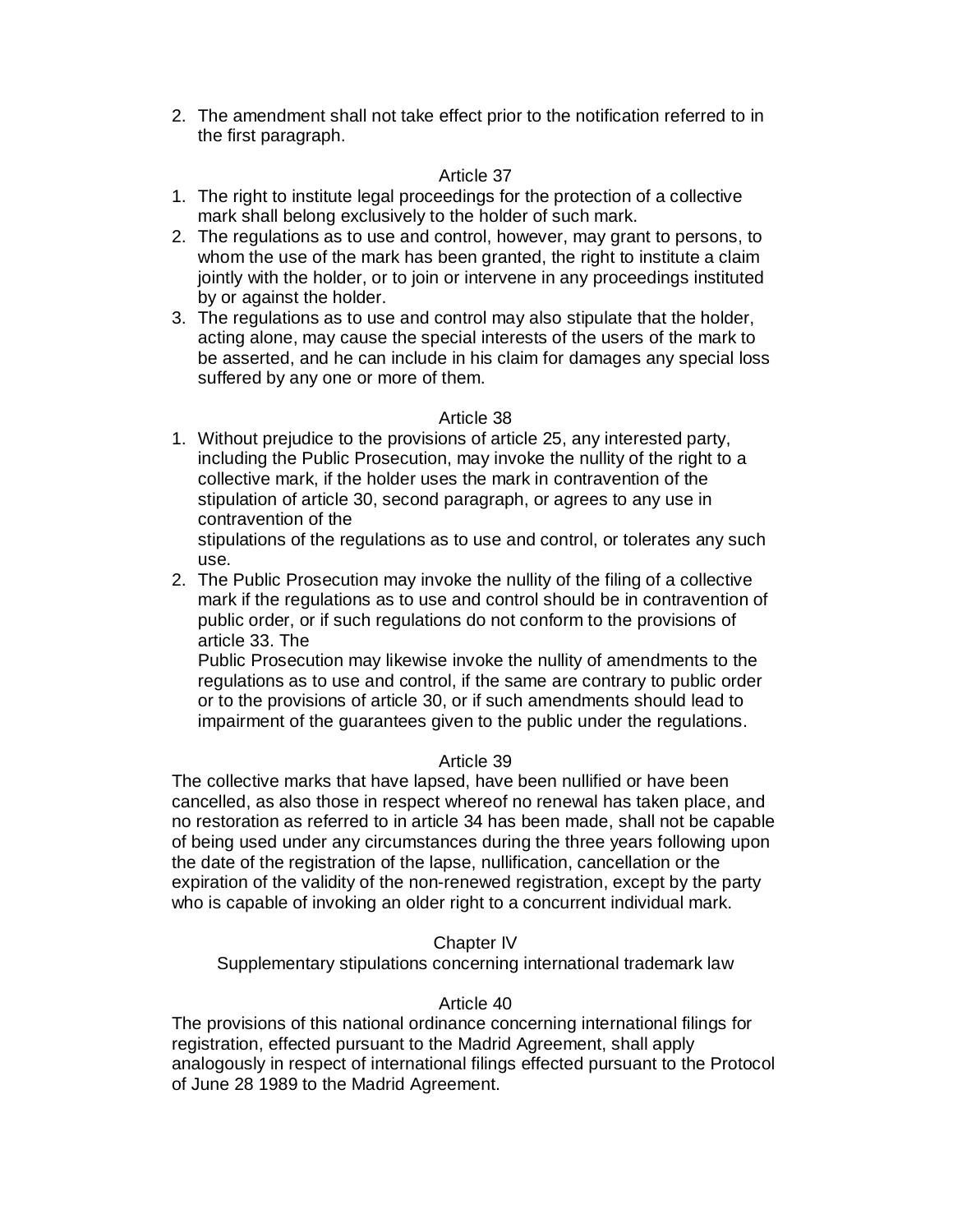Residents of the Netherlands Antilles, and also nationals of a country that are not a party to the Union set up by the Paris Convention for the protection of industrial property of March 20 1883 (Convention Memorandum 1969, 144), whose residence is established in the Netherlands Antilles or who conduct a real and actual industrial or commercial enterprise there, may invoke for their benefit, pursuant to this national ordinance, the application, for this entire territory, of the stipulations of the aforesaid Convention and the Madrid Agreement.

### Chapter V

# Transitional Provisions

### Article 42

- 1. without prejudice to the provisions of article 43, the exclusive rights to goods marks, acquired in the Netherlands Antilles prior to the date of the coming into operation of this national ordinance and not expired on such date, shall be maintained. As and from the aforesaid date, this national ordinance shall apply in respect of such rights. The evaluation of the order of priority of these acquired rights shall be effected with due observance of the laws applicable prior to the coming into operation of this national ordinance.
- 2. An exclusive right shall also be considered acquired through the initial use of a symbol that serves to distinguish the goods of an enterprise or to distinguish one or more common characteristics of goods, and that would have constituted a mark, if article 5 or, as the case may be, article 30 of this national ordinance would have been applicable. However, the exclusive right thus acquired may not be invoked as against those who used this symbol prior to the coming into operation of this national ordinance, unless the use invoked was followed by non-use during an uninterrupted period of five years.

### Article 43

1. The acquired right to a goods mark shall terminate, with retrospective force to and including the date of the coming into operation of this national ordinance, if at the expiration of a term of one year, reckoned from that date, a confirming filing of that mark was not made with due observance of the requirements as to form and against payment of the duties laid down by national decree containing general measures, invoking the existence of the acquired right and stating, for purposes of information, the nature and time of the facts that brought it into existence and, if applicable, of the filing and the registration made with regard to this mark. The registration of this filing shall state the invocation of an acquired right and any statement made in this respect. If the occasion arises, this filing shall take the place of the filing of the mark that may have been effected under the laws applicable prior to the coming into operation of this national ordinance. If, however, the depositor invokes an acquired right, while he knows or should know that this right does not exist, the filing shall be deemed to have been made in bad faith.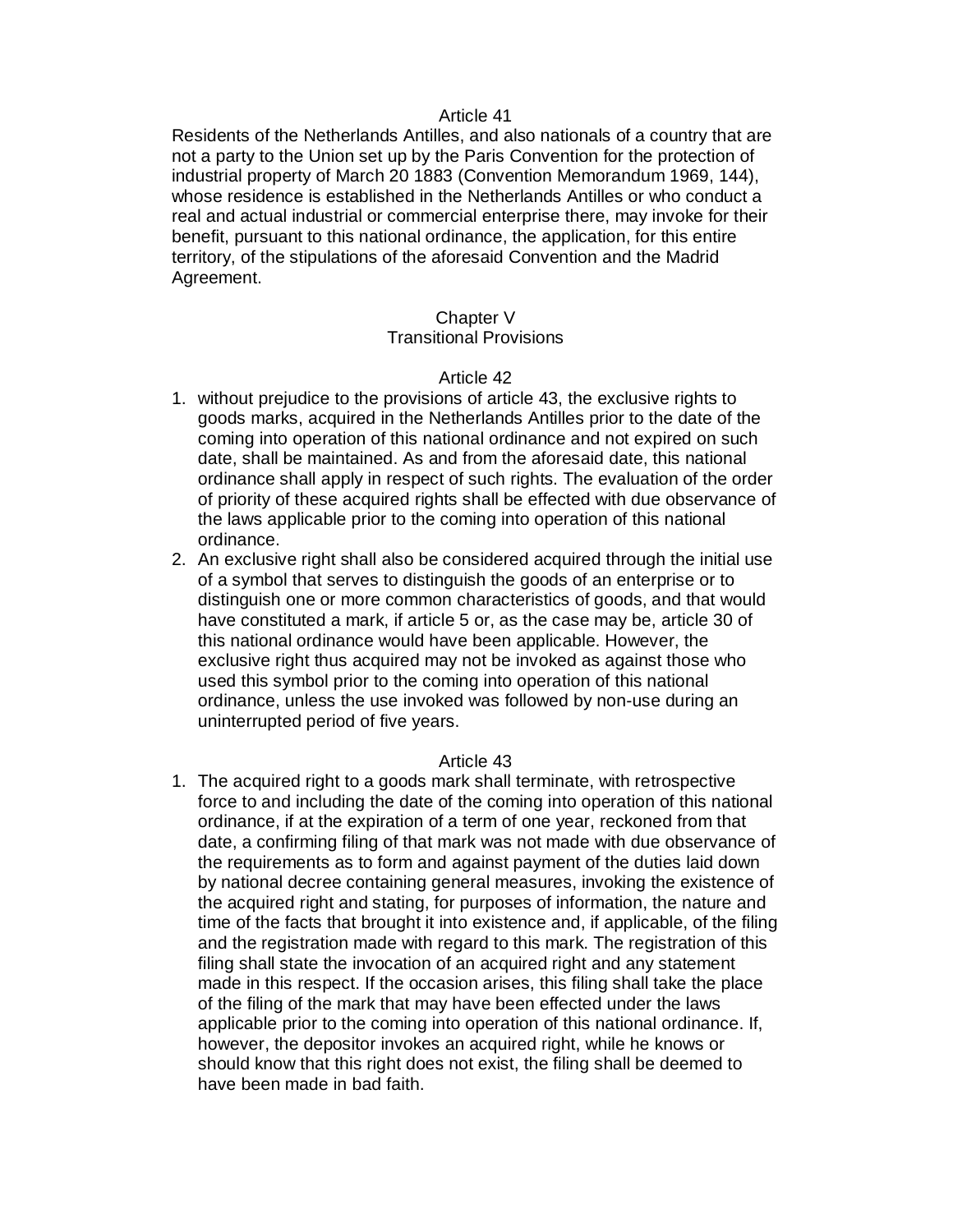- 2. The right acquired on a collective goods mark furthermore shall terminate with retrospective force to and including the date of the coming into operation of this national ordinance, if at the confirming filing referred to in the first paragraph no regulations as to use and control were submitted. Articles 33, 25 and 38, second paragraph, shall apply.
- 3. on the filings referred to in the first and second paragraphs, articles 10 up to and including 16 shall apply. The provision laid down in the preceding sentence will not be applicable, insofar as articles 11 to 16 inclusive are involved, if a registration of a product name is involved, in which connection an acquired right is invoked with statement of the registration that was effected with regard to such trademark.
- 4. In deviation from article 20, the initial registration of filings, referred to in the first paragraph shall have a validity of one to ten years. The same shall expire in the month and on the day of the filing in the year, comprising the same final digit as that of the year in which the oldest acquired right that is invoked, arose. The initial renewal of the registration of these filings may be applied for at the time of filing, for the duration of the term stated in article 20, third paragraph.
- 5. Nullity of the registration referred to in the first paragraph cannot be invoked on the mere ground that in order of priority such registration comes after the registration of a similar service mark.

- 1. For anyone who, on the date of the coming into operation of this national ordinance, makes normal use of a service mark in the Netherlands Antilles and who, within a term of one year reckoned as and from such date, effects a confirmation-filing of this mark) for the determination of the order of its priority the said date of coming into operation shall apply as its filing date. As and from the aforesaid date, this national ordinance shall apply in respect of those marks.
- 2. In respect of those having made normal use of a goods mark or service mark in the Netherlands Antilles, the provisions of this article shall not alter the rights to be derived from such use.
- 3. The nullity of a filing as referred to in the first paragraph cannot be invoked on the simple ground that the order of priority of that such depot is subsequent to that of a concurrent goods mark.
- 4. With the filing referred to in the first paragraph, that shall be effected with due observance of the requirements as to form, to be laid down by national decree containing general measures, and against payment of the duties thereby laid down, moreover the existence of the acquired right shall be invoked and statement shall be made of the year of the initial use of the service mark, in order to Comply with the objective referred to in article 43, fourth paragraph. The registration of the filing shall state the invocation of an acquired right and the statements made in respect thereof. If, however, the depositor invokes an acquired right of the mark, while he knows or should know that such right does not exist, the filing shall be considered to have been made in bad faith.
- 5. Articles 10 up to and including 16 and article 43, fourth paragraph shall apply in respect of the filing referred to in the first paragraph. Article 43, second paragraph, shall apply analogously.